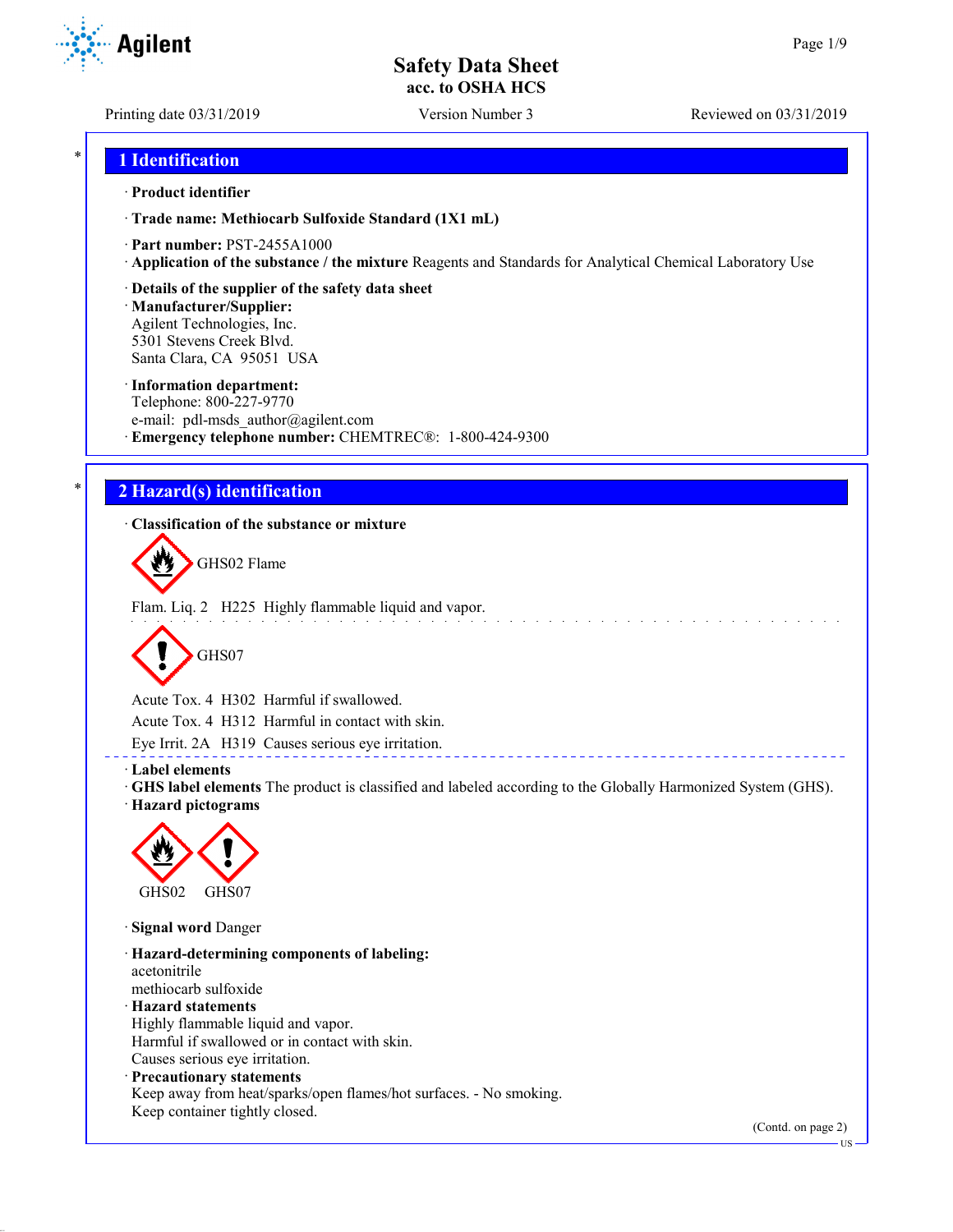Printing date 03/31/2019 Version Number 3 Reviewed on 03/31/2019

### **Trade name: Methiocarb Sulfoxide Standard (1X1 mL)**

(Contd. of page 1) Ground/bond container and receiving equipment. Use explosion-proof electrical/ventilating/lighting/equipment. Use only non-sparking tools. Take precautionary measures against static discharge. Wash thoroughly after handling. Do not eat, drink or smoke when using this product. Wear protective gloves/protective clothing/eye protection/face protection. If swallowed: Call a poison center/doctor if you feel unwell. If on skin (or hair): Take off immediately all contaminated clothing. Rinse skin with water/shower. If in eyes: Rinse cautiously with water for several minutes. Remove contact lenses, if present and easy to do. Continue rinsing. Specific treatment (see on this label). Rinse mouth. Take off contaminated clothing and wash it before reuse. If eye irritation persists: Get medical advice/attention. In case of fire: Use for extinction: CO2, powder or water spray. Store in a well-ventilated place. Keep cool. Dispose of contents/container in accordance with local/regional/national/international regulations. · **Classification system:** · **NFPA ratings (scale 0 - 4)** 2 3  $\overline{0}$  $Health = 2$  $Fire = 3$ Reactivity  $= 0$ · **HMIS-ratings (scale 0 - 4)** HEALTH FIRE **REACTIVITY** 0  $|2|$  $3$  Fire = 3  $Health = 2$ Reactivity  $= 0$ · **Other hazards** · **Results of PBT and vPvB assessment** · **PBT:** Not applicable. · **vPvB:** Not applicable. \* **3 Composition/information on ingredients** · **Chemical characterization: Mixtures**

· **Description:** Mixture of the substances listed below with nonhazardous additions.

· **Dangerous components:**

75-05-8 acetonitrile 99.873%

# **4 First-aid measures**

# · **Description of first aid measures**

· **General information:**

Immediately remove any clothing soiled by the product.

Symptoms of poisoning may even occur after several hours; therefore medical observation for at least 48 hours after the accident.

(Contd. on page 3)

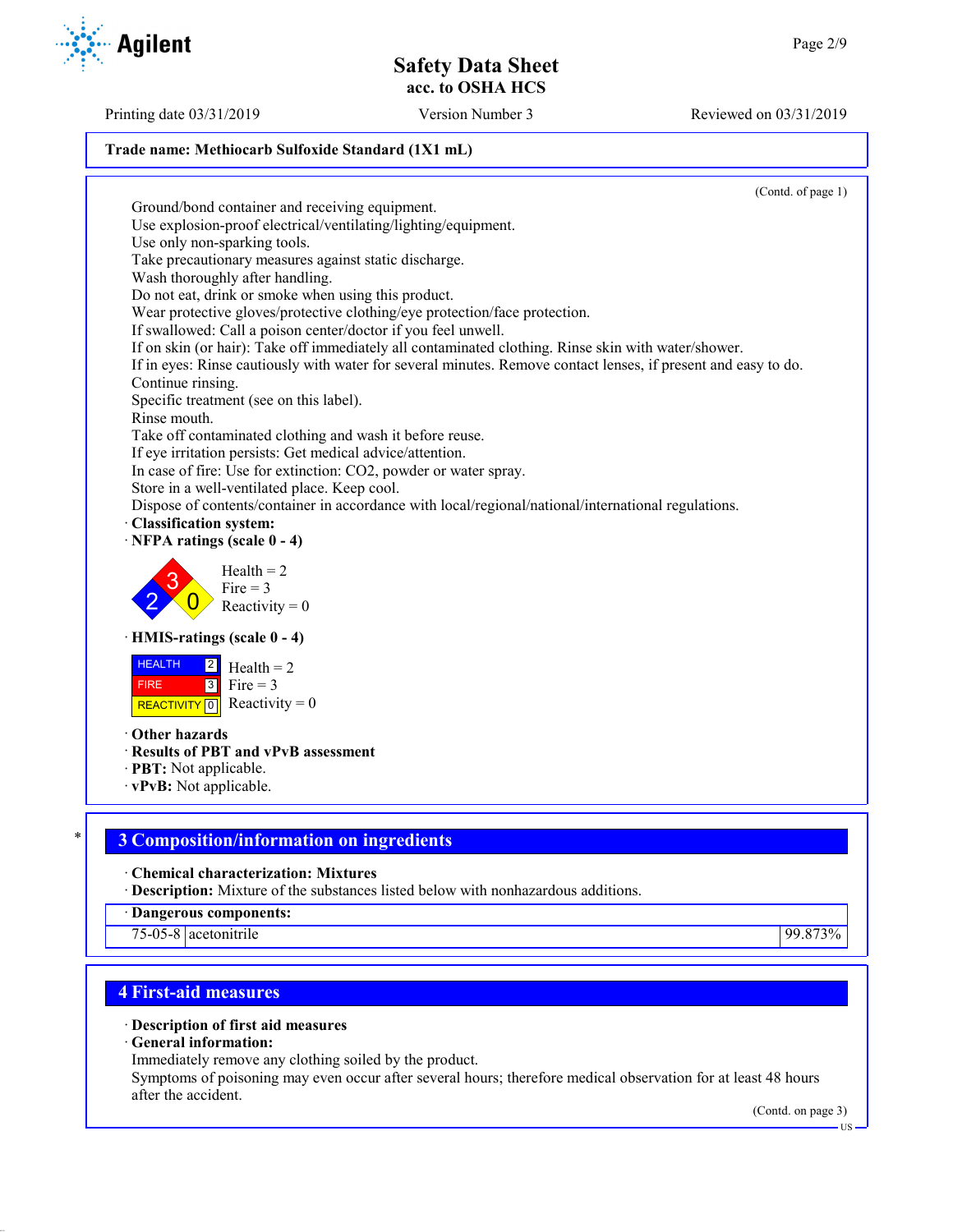Printing date 03/31/2019 Version Number 3 Reviewed on 03/31/2019

## **Trade name: Methiocarb Sulfoxide Standard (1X1 mL)**

(Contd. of page 2)

- · **After inhalation:** Supply fresh air; consult doctor in case of complaints.
- · **After skin contact:** Immediately rinse with water.
- · **After eye contact:**
- Rinse opened eye for several minutes under running water. If symptoms persist, consult a doctor.
- · **After swallowing:** Immediately call a doctor.
- · **Information for doctor:**
- · **Most important symptoms and effects, both acute and delayed** No further relevant information available.
- · **Indication of any immediate medical attention and special treatment needed**
- No further relevant information available.

# **5 Fire-fighting measures**

- · **Extinguishing media**
- · **Suitable extinguishing agents:**
- CO2, extinguishing powder or water spray. Fight larger fires with water spray or alcohol resistant foam.
- · **For safety reasons unsuitable extinguishing agents:** Water with full jet
- · **Special hazards arising from the substance or mixture** No further relevant information available.
- · **Advice for firefighters**
- · **Protective equipment:** No special measures required.

## \* **6 Accidental release measures**

- · **Personal precautions, protective equipment and emergency procedures** Wear protective equipment. Keep unprotected persons away.
- · **Environmental precautions:** Do not allow to enter sewers/ surface or ground water.
- · **Methods and material for containment and cleaning up:**
- Absorb with liquid-binding material (sand, diatomite, acid binders, universal binders, sawdust). Dispose contaminated material as waste according to item 13.
- Ensure adequate ventilation.
- · **Reference to other sections**
- See Section 7 for information on safe handling.
- See Section 8 for information on personal protection equipment.
- See Section 13 for disposal information.
- · **Protective Action Criteria for Chemicals**

| $\cdot$ PAC-1:       |           |
|----------------------|-----------|
| 75-05-8 acetonitrile | $13$ ppm  |
| $\cdot$ PAC-2:       |           |
| 75-05-8 acetonitrile | $50$ ppm  |
| $\cdot$ PAC-3:       |           |
| 75-05-8 acetonitrile | $150$ ppm |

# **7 Handling and storage**

- · **Handling:**
- · **Precautions for safe handling** No special precautions are necessary if used correctly.
- · **Information about protection against explosions and fires:**
- Keep ignition sources away Do not smoke.

(Contd. on page 4)

**Agilent**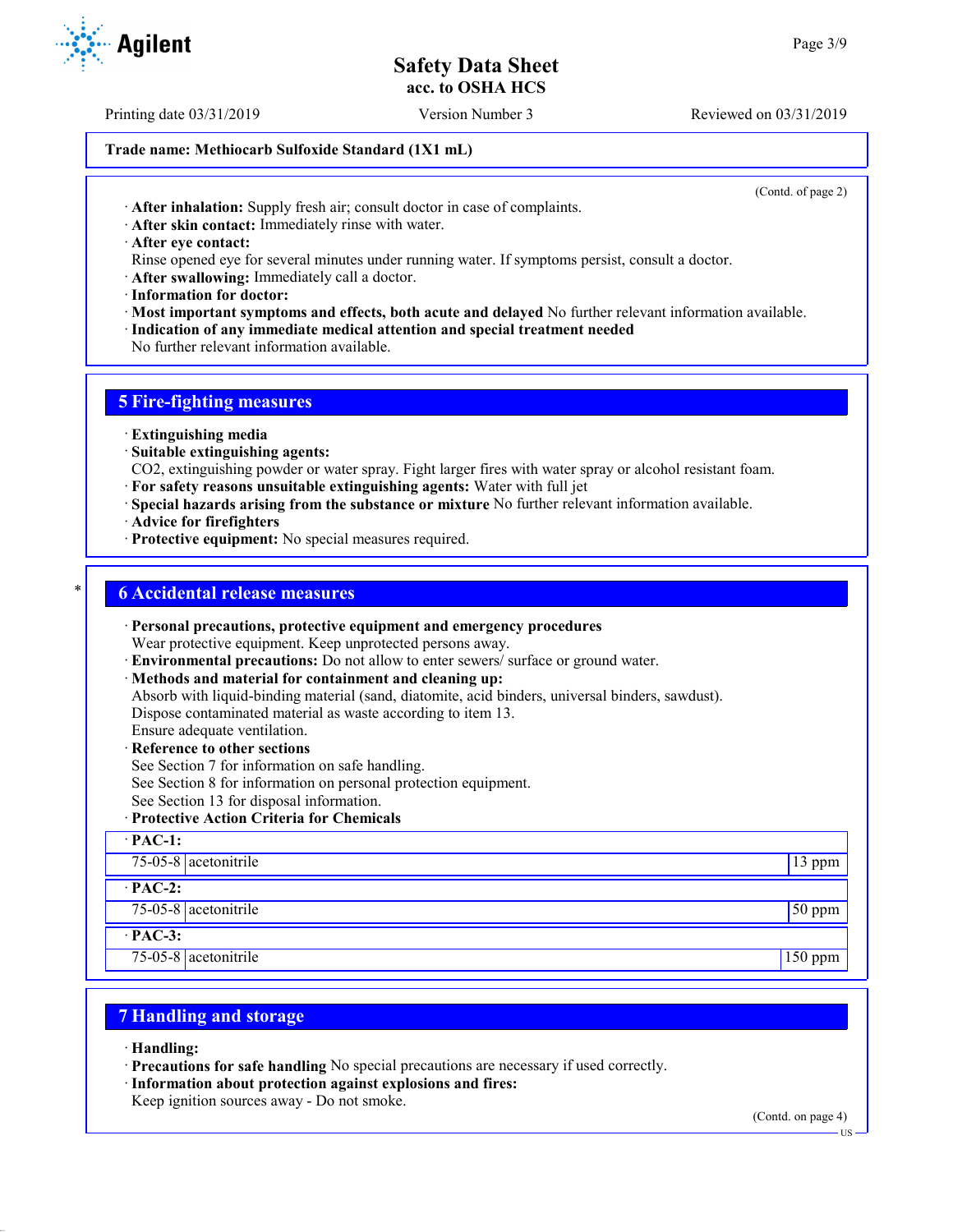Printing date 03/31/2019 Version Number 3 Reviewed on 03/31/2019

**Trade name: Methiocarb Sulfoxide Standard (1X1 mL)**

(Contd. of page 3)

Protect against electrostatic charges.

· **Conditions for safe storage, including any incompatibilities**

· **Storage:**

· **Requirements to be met by storerooms and receptacles:** Store in a cool location.

· **Information about storage in one common storage facility:** Not required.

· **Further information about storage conditions:**

Keep receptacle tightly sealed.

Store in cool, dry conditions in well sealed receptacles.

· **Specific end use(s)** No further relevant information available.

## \* **8 Exposure controls/personal protection**

· **Additional information about design of technical systems:** No further data; see item 7.

· **Control parameters**

· **Components with limit values that require monitoring at the workplace:**

## **75-05-8 acetonitrile**

PEL Long-term value: 70 mg/m<sup>3</sup>, 40 ppm

REL Long-term value: 34 mg/m<sup>3</sup>, 20 ppm

TLV Long-term value:  $34 \text{ mg/m}^3$ ,  $20 \text{ ppm}$ 

Skin

· **Additional information:** The lists that were valid during the creation were used as basis.

#### · **Exposure controls**

#### · **Personal protective equipment:**

· **General protective and hygienic measures:**

Keep away from foodstuffs, beverages and feed.

Immediately remove all soiled and contaminated clothing.

Wash hands before breaks and at the end of work.

Avoid contact with the eyes.

Avoid contact with the eyes and skin.

#### · **Breathing equipment:**

When used as intended with Agilent instruments, the use of the product under normal laboratory conditions and with standard practices does not result in significant airborne exposures and therefore respiratory protection is not needed.

Under an emergency condition where a respirator is deemed necessary, use a NIOSH or equivalent approved device/equipment with appropriate organic or acid gas cartridge.

#### · **Protection of hands:**

Although not recommended for constant contact with the chemicals or for clean-up, nitrile gloves 11-13 mil thickness are recommended for normal use. The breakthrough time is 1 hr. For cleaning a spill where there is direct contact of the chemical, butyl rubber gloves are recommended 12-15 mil thickness with breakthrough times exceeding 4 hrs. Supplier recommendations should be followed.

#### · **Material of gloves**

For normal use: nitrile rubber, 11-13 mil thickness

For direct contact with the chemical: butyl rubber, 12-15 mil thickness

# · **Penetration time of glove material**

For normal use: nitrile rubber: 1 hour For direct contact with the chemical: butyl rubber: >4 hours

(Contd. on page 5)

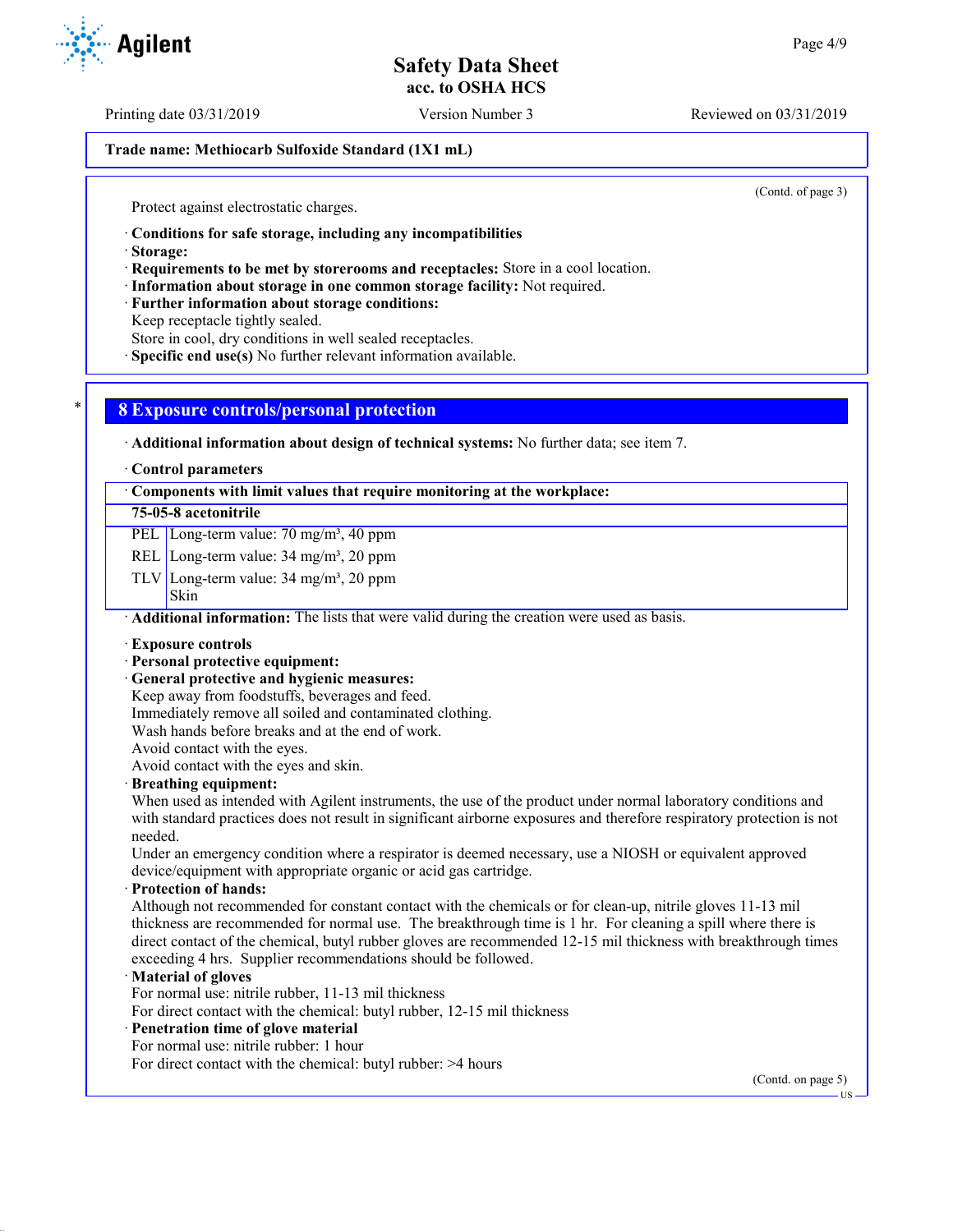Printing date 03/31/2019 Version Number 3 Reviewed on 03/31/2019

**Trade name: Methiocarb Sulfoxide Standard (1X1 mL)**

(Contd. of page 4)

US

· **Eye protection:**



| · Information on basic physical and chemical properties    |                                                                                               |
|------------------------------------------------------------|-----------------------------------------------------------------------------------------------|
| <b>General Information</b>                                 |                                                                                               |
| · Appearance:                                              |                                                                                               |
| Form:                                                      | Fluid                                                                                         |
| Color:                                                     | Colorless                                                                                     |
| · Odor:                                                    | Aromatic                                                                                      |
| Odor threshold:                                            | Not determined.                                                                               |
| · pH-value:                                                | Not determined.                                                                               |
| Change in condition                                        |                                                                                               |
| <b>Melting point/Melting range:</b>                        | -46 °C (-50.8 °F)                                                                             |
| <b>Boiling point/Boiling range:</b>                        | 81 °C (177.8 °F)                                                                              |
| · Flash point:                                             | 2 °C (35.6 °F)                                                                                |
| · Flammability (solid, gaseous):                           | Not applicable.                                                                               |
| · Ignition temperature:                                    | 525 °C (977 °F)                                                                               |
| · Decomposition temperature:                               | Not determined.                                                                               |
| · Auto igniting:                                           | Product is not selfigniting.                                                                  |
| Danger of explosion:                                       | Product is not explosive. However, formation of explosive air/vapor<br>mixtures are possible. |
| <b>Explosion limits:</b>                                   |                                                                                               |
| Lower:                                                     | 4.4 Vol $\%$                                                                                  |
| Upper:                                                     | $16$ Vol $%$                                                                                  |
| $\cdot$ Vapor pressure at 20 °C (68 °F):                   | $0$ hPa $(0$ mm Hg)                                                                           |
| $\cdot$ Density at 20 °C (68 °F):                          | $0.786$ g/cm <sup>3</sup> (6.55917 lbs/gal)                                                   |
| · Relative density                                         | Not determined.                                                                               |
| · Vapor density                                            | Not determined.                                                                               |
| · Evaporation rate                                         | Not determined.                                                                               |
| · Solubility in / Miscibility with                         |                                                                                               |
| Water:                                                     | Not miscible or difficult to mix.                                                             |
| · Partition coefficient (n-octanol/water): Not determined. |                                                                                               |
| · Viscosity:                                               |                                                                                               |
| Dynamic at 20 $^{\circ}$ C (68 $^{\circ}$ F):              | $0.39$ mPas                                                                                   |

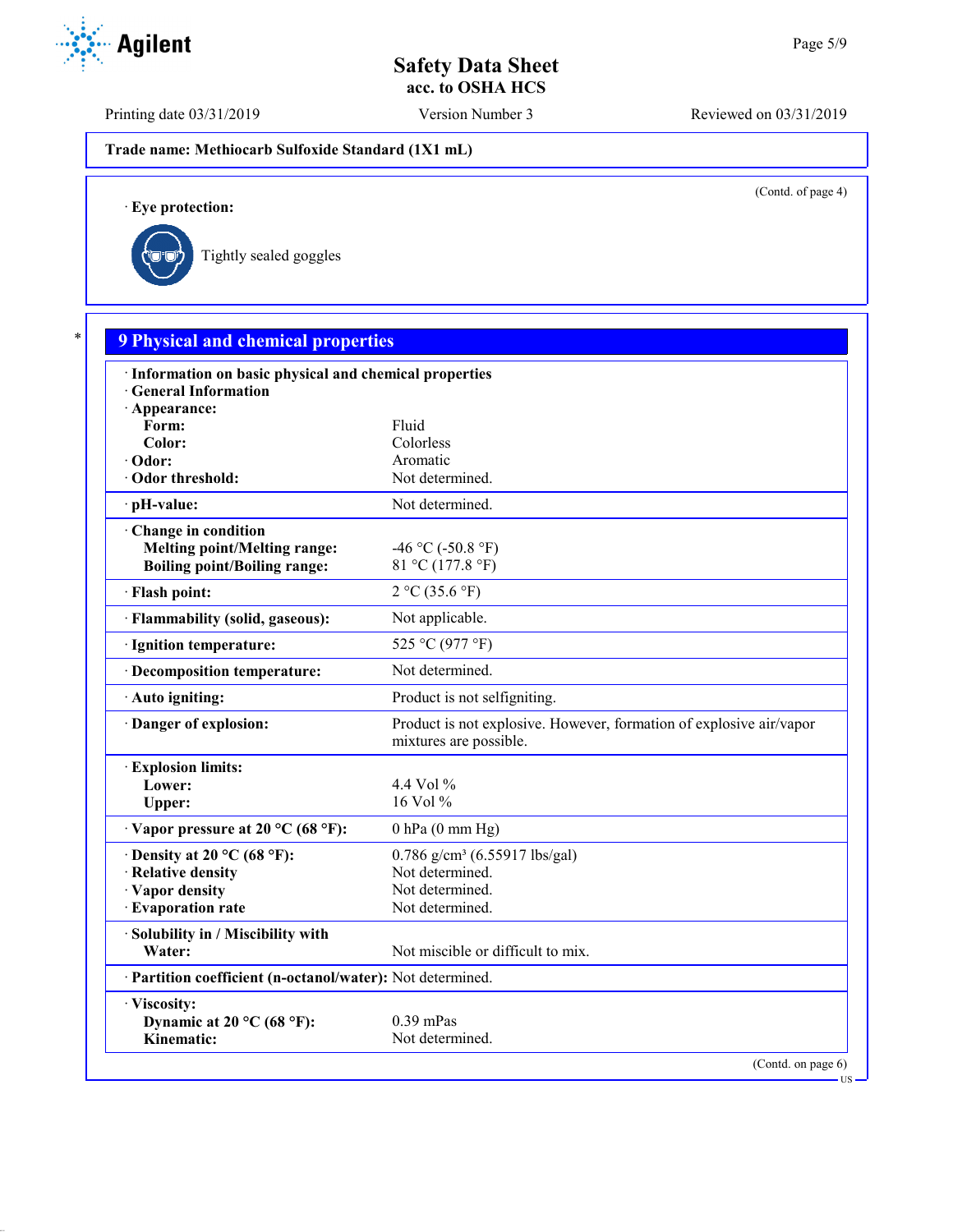Printing date 03/31/2019 Version Number 3 Reviewed on 03/31/2019

**Trade name: Methiocarb Sulfoxide Standard (1X1 mL)**

|                           | (Contd. of page 5)                         |
|---------------------------|--------------------------------------------|
| Solvent content:          | $0.00\%$                                   |
| <b>VOC</b> content:       | $0.0 \frac{g}{1} / 0.00 \frac{g}{g}$       |
| Solids content:           | $0.1\%$                                    |
| $\cdot$ Other information | No further relevant information available. |

## **10 Stability and reactivity**

· **Reactivity** No further relevant information available.

· **Chemical stability**

· **Thermal decomposition / conditions to be avoided:** No decomposition if used according to specifications.

- · **Possibility of hazardous reactions** No dangerous reactions known.
- · **Conditions to avoid** No further relevant information available.
- · **Incompatible materials:** No further relevant information available.
- · **Hazardous decomposition products:** No dangerous decomposition products known.

## **11 Toxicological information**

· **Information on toxicological effects**

· **Acute toxicity:**

### · **LD/LC50 values that are relevant for classification:**

**ATE (Acute Toxicity Estimate)**

| Oral          | LD50 | $1,271$ mg/kg (rat)            |
|---------------|------|--------------------------------|
| Dermal $LD50$ |      | >1,986 mg/kg                   |
|               |      | Inhalative LC50/4 h 1,424 mg/L |

## **75-05-8 acetonitrile**

| Oral            | LD50 | $1,320$ mg/kg (rat)                        |
|-----------------|------|--------------------------------------------|
| Dermal $ LD50 $ |      | $\vert$ >2,000 mg/kg (rabbit)              |
|                 |      | Inhalative $LC50/4 h   3,587 mg/L$ (mouse) |

**2635-10-1 methiocarb sulfoxide**

Oral LD50 42 mg/kg (rat)

· **Primary irritant effect:**

· **on the skin:** No irritant effect.

· **on the eye:** Irritating effect.

· **Sensitization:** No sensitizing effects known.

## · **Additional toxicological information:**

The product shows the following dangers according to internally approved calculation methods for preparations: Harmful

Irritant

## · **Carcinogenic categories**

· **IARC (International Agency for Research on Cancer)**

None of the ingredients is listed.

(Contd. on page 7)

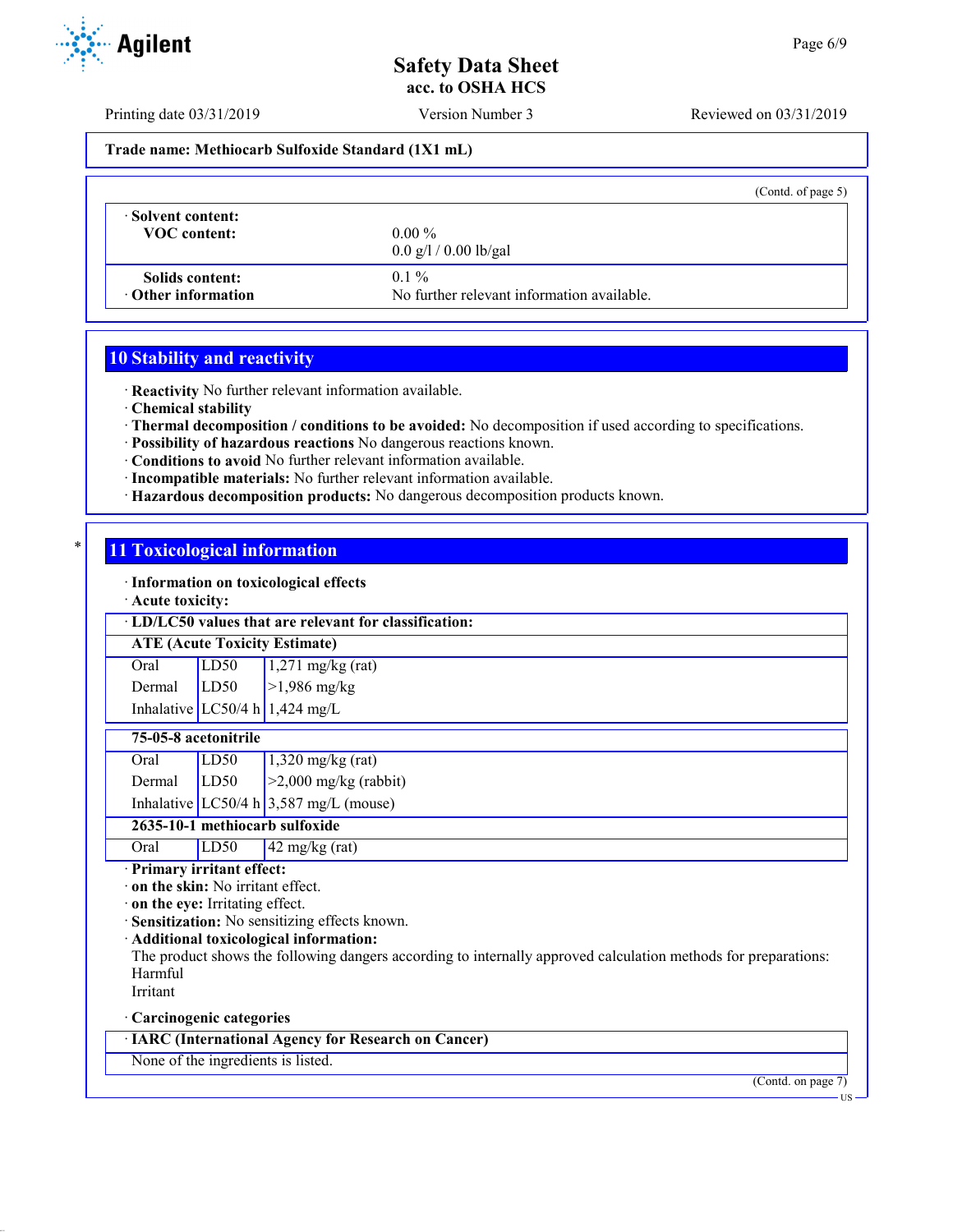US

# **Safety Data Sheet acc. to OSHA HCS**

Printing date 03/31/2019 Version Number 3 Reviewed on 03/31/2019

**Trade name: Methiocarb Sulfoxide Standard (1X1 mL)**

(Contd. of page 6)

## · **NTP (National Toxicology Program)**

None of the ingredients is listed.

#### · **OSHA-Ca (Occupational Safety & Health Administration)**

None of the ingredients is listed.

## **12 Ecological information**

#### · **Toxicity**

- · **Aquatic toxicity:** No further relevant information available.
- · **Persistence and degradability** No further relevant information available.
- · **Behavior in environmental systems:**
- · **Bioaccumulative potential** No further relevant information available.
- · **Mobility in soil** No further relevant information available.
- · **Additional ecological information:**

#### · **General notes:**

Water hazard class 2 (Self-assessment): hazardous for water

Do not allow product to reach ground water, water course or sewage system.

Danger to drinking water if even small quantities leak into the ground.

- · **Results of PBT and vPvB assessment**
- · **PBT:** Not applicable.
- · **vPvB:** Not applicable.
- · **Other adverse effects** No further relevant information available.

# **13 Disposal considerations**

· **Waste treatment methods**

· **Recommendation:**

Must not be disposed of together with household garbage. Do not allow product to reach sewage system.

- · **Uncleaned packagings:**
- · **Recommendation:** Disposal must be made according to official regulations.

## **14 Transport information**

| · Not Regulated, De minimus Quantities             | -                                                     |
|----------------------------------------------------|-------------------------------------------------------|
| ⋅ UN-Number<br>· DOT, IMDG, IATA                   | UN1648                                                |
| · UN proper shipping name<br>∙ DOT<br>· IMDG, IATA | Acetonitrile solution<br><b>ACETONITRILE</b> solution |
|                                                    | (Contd. on page 8)                                    |

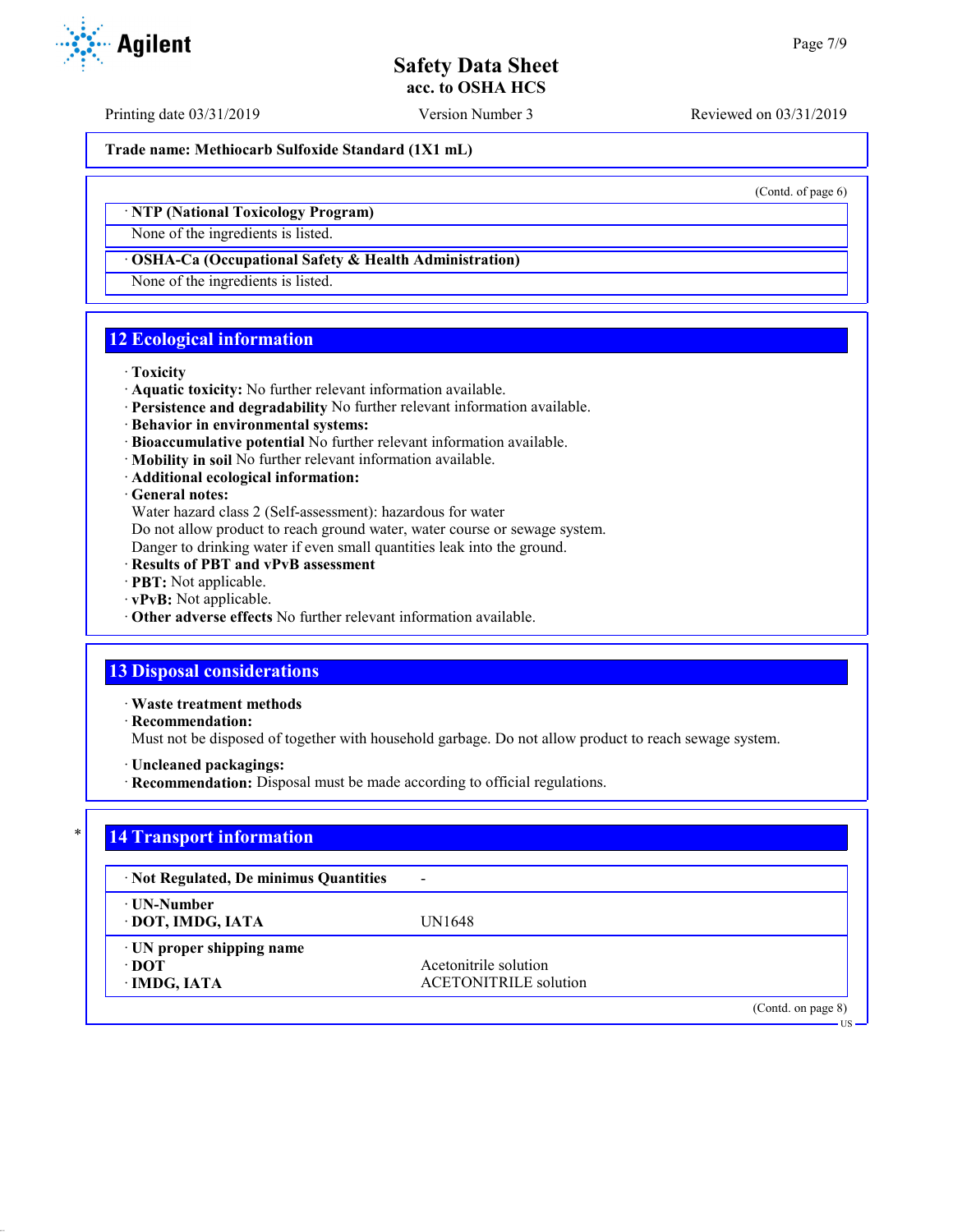Printing date 03/31/2019 Version Number 3 Reviewed on 03/31/2019

|  | Trade name: Methiocarb Sulfoxide Standard (1X1 mL) |  |  |  |  |
|--|----------------------------------------------------|--|--|--|--|
|--|----------------------------------------------------|--|--|--|--|

|                                                                            | (Contd. of page 7)                               |
|----------------------------------------------------------------------------|--------------------------------------------------|
| Transport hazard class(es)                                                 |                                                  |
| · DOT, IMDG, IATA                                                          |                                                  |
|                                                                            |                                                  |
| · Class                                                                    | 3 Flammable liquids                              |
| · Label                                                                    | 3                                                |
| · Packing group<br>· DOT, IMDG, IATA                                       | $\mathbf{H}$                                     |
| · Environmental hazards:                                                   | Not applicable.                                  |
| Special precautions for user                                               | Warning: Flammable liquids                       |
| · Danger code (Kemler):                                                    | 33                                               |
| <b>EMS Number:</b>                                                         | $F-E,S-D$                                        |
| <b>Stowage Category</b>                                                    | B                                                |
| Transport in bulk according to Annex II of<br>MARPOL73/78 and the IBC Code | Not applicable.                                  |
| · Transport/Additional information:                                        |                                                  |
| $\cdot$ DOT                                                                |                                                  |
| · Quantity limitations                                                     | On passenger aircraft/rail: 5 L                  |
|                                                                            | On cargo aircraft only: 60 L                     |
| $\cdot$ IMDG                                                               |                                                  |
| $\cdot$ Limited quantities (LQ)                                            | 1L                                               |
| · Excepted quantities (EQ)                                                 | Code: E2                                         |
|                                                                            | Maximum net quantity per inner packaging: 30 ml  |
|                                                                            | Maximum net quantity per outer packaging: 500 ml |
| · UN "Model Regulation":                                                   | UN 1648 ACETONITRILE SOLUTION, 3, II             |

# **15 Regulatory information**

· **Safety, health and environmental regulations/legislation specific for the substance or mixture** · **Sara**

· **Section 355 (extremely hazardous substances):**

None of the ingredients is listed.

· **Section 313 (Specific toxic chemical listings):**

75-05-8 acetonitrile

· **TSCA (Toxic Substances Control Act):**

75-05-8 acetonitrile

· **Proposition 65**

· **Chemicals known to cause cancer:**

None of the ingredients is listed.

(Contd. on page 9)



US